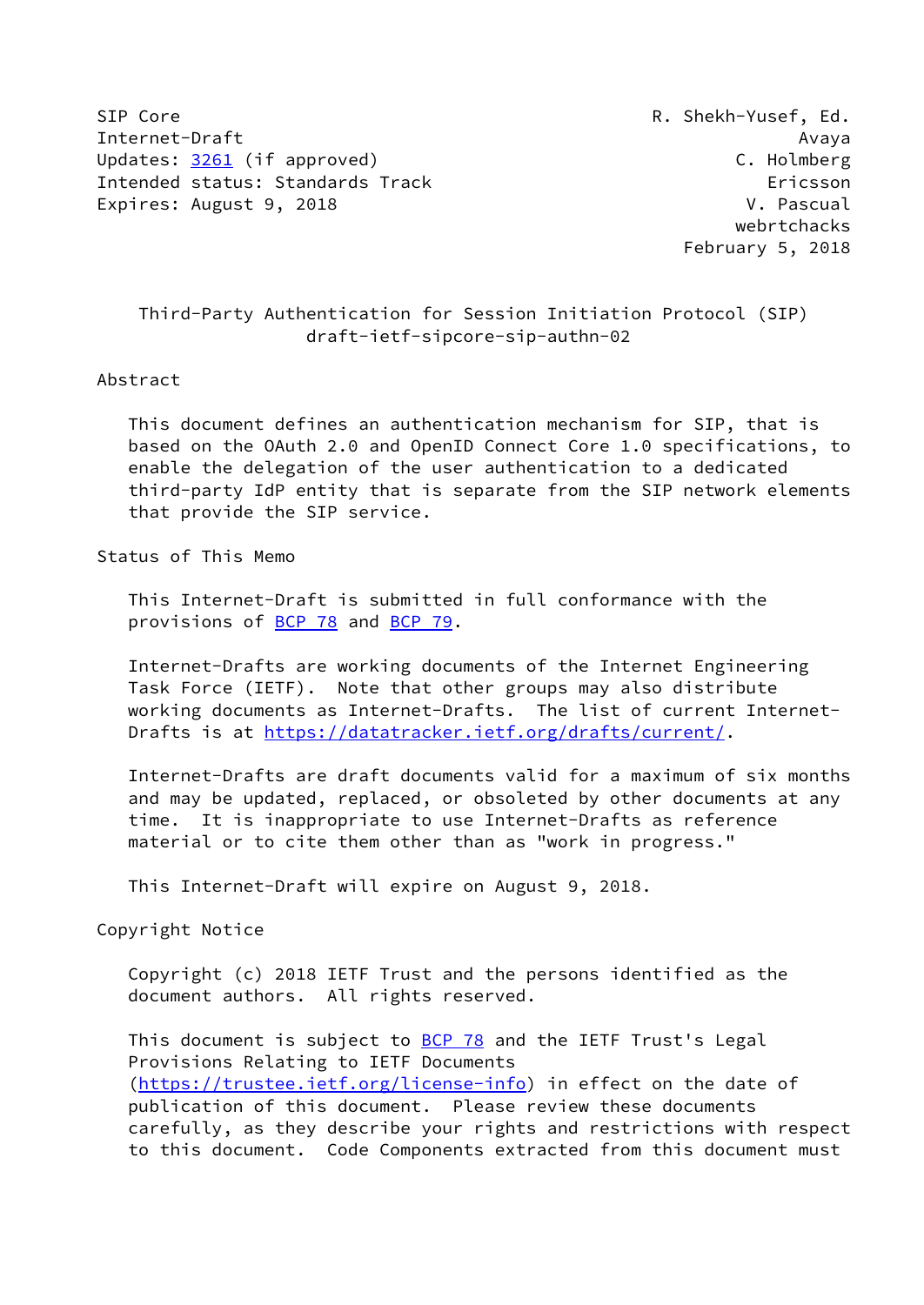include Simplified BSD License text as described in Section 4.e of the Trust Legal Provisions and are provided without warranty as described in the Simplified BSD License.

 This document may contain material from IETF Documents or IETF Contributions published or made publicly available before November 10, 2008. The person(s) controlling the copyright in some of this material may not have granted the IETF Trust the right to allow modifications of such material outside the IETF Standards Process. Without obtaining an adequate license from the person(s) controlling the copyright in such materials, this document may not be modified outside the IETF Standards Process, and derivative works of it may not be created outside the IETF Standards Process, except to format it for publication as an RFC or to translate it into languages other than English.

# Table of Contents

| 1.                                                                 | $\frac{3}{2}$  |
|--------------------------------------------------------------------|----------------|
| 1.1.                                                               | $\overline{3}$ |
| 1.2.                                                               | $\overline{3}$ |
| 1.3.                                                               | $\overline{4}$ |
| 1.4. SIP User Agent Types                                          | $\overline{5}$ |
| Authentication Types<br>1.5.                                       | $\overline{5}$ |
| 2. Authentication using the Authorization Code Flow $\dots$        | 6              |
| $2.1$ . Public UA with Rich UI                                     | 6              |
|                                                                    | $\overline{1}$ |
|                                                                    | 8              |
| $2.1.3$ . Subsequent Registration 8                                |                |
|                                                                    | $\overline{a}$ |
| $2.2$ . Public UA with Limited UI                                  | 10             |
| $2.2.1$ .                                                          | 10             |
|                                                                    | 11             |
|                                                                    | 11             |
| $2.2.4$ . Subsequent Registration                                  | 12             |
| Authentication using the Resource Owner Password Credentials<br>3. |                |
|                                                                    | 13             |
| 3.1.                                                               | 13             |
| 3.2. Initial Registration                                          | 13             |
| 3.3.                                                               | 14             |
| Authorization Header Syntax<br>$\overline{4}$ .                    | <u>14</u>      |
| 5.                                                                 | 14             |
| 6.                                                                 | 15             |
|                                                                    |                |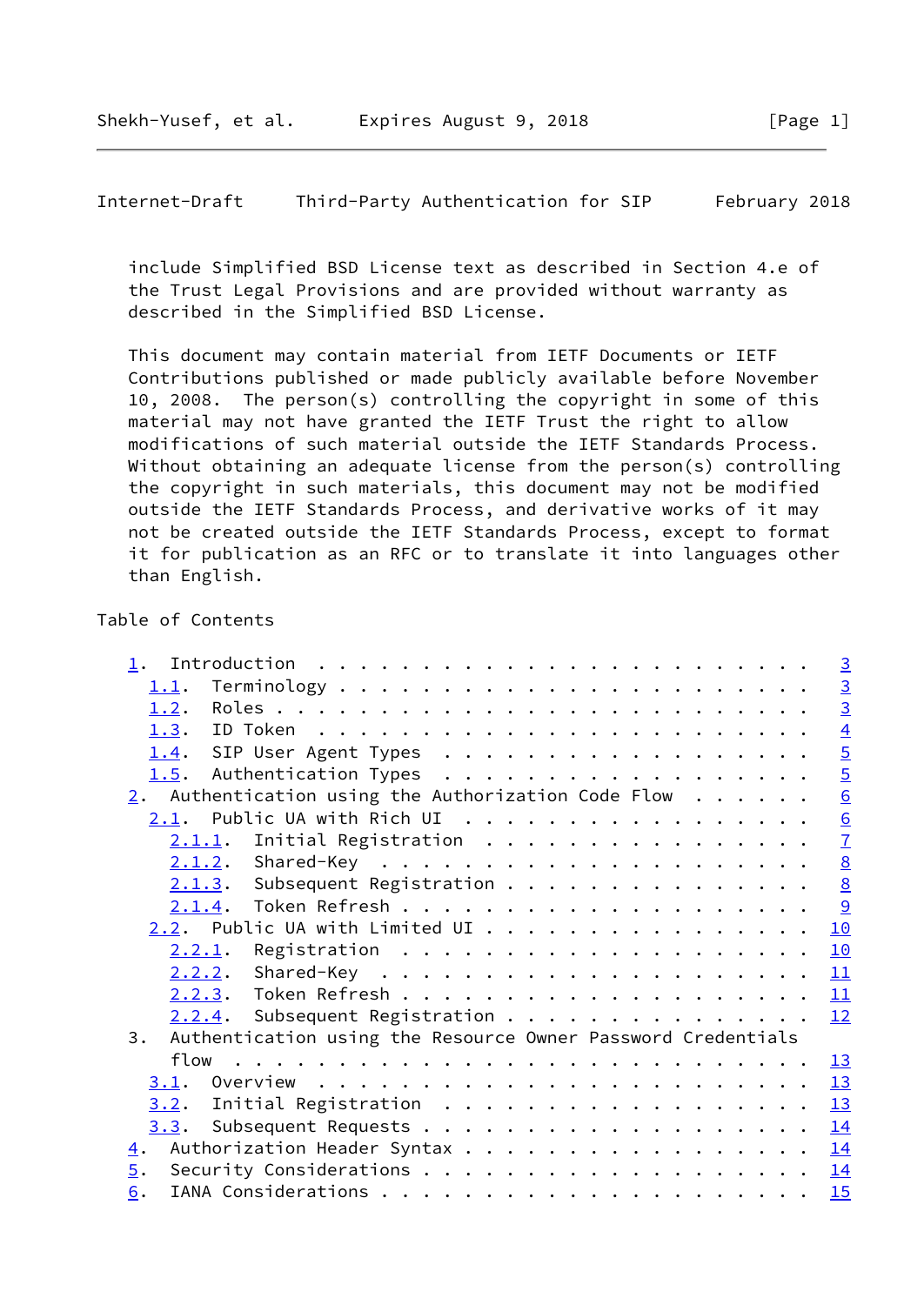| 6.1. Shared Key Feature-Capability Indicator 15 |  |  |  |  |  |  |  |  |
|-------------------------------------------------|--|--|--|--|--|--|--|--|
|                                                 |  |  |  |  |  |  |  |  |
| <u>8</u> . References <u>16</u>                 |  |  |  |  |  |  |  |  |
| 8.1. Normative References 16                    |  |  |  |  |  |  |  |  |
| 8.2. Informative References 16                  |  |  |  |  |  |  |  |  |

Shekh-Yusef, et al. Expires August 9, 2018 [Page 2]

<span id="page-2-1"></span>

| Internet-Draft | Third-Party Authentication for SIP |  |  |  |  |  |  |  |  |  |  |  | February 2018 |
|----------------|------------------------------------|--|--|--|--|--|--|--|--|--|--|--|---------------|
|                |                                    |  |  |  |  |  |  |  |  |  |  |  |               |
|                |                                    |  |  |  |  |  |  |  |  |  |  |  |               |

## <span id="page-2-0"></span>[1](#page-2-0). Introduction

The SIP protocol [\[RFC3261](https://datatracker.ietf.org/doc/pdf/rfc3261)] uses the framework used by the HTTP protocol for authenticating users, which is a simple challenge response authentication mechanism that allows a server to challenge a client request and allows a client to provide authentication information in response to that challenge.

 OAuth 2.0 [[RFC6749](https://datatracker.ietf.org/doc/pdf/rfc6749)] defines a token based authorization framework to allow clients to access resources on behalf of their user.

The OpenID Connect 1.0 [\[OPENID](#page-17-4)] specifications defines a simple identity layer on top of the OAuth 2.0 protocol, which enables clients to verify the identity of the user based on the authentication performed by a dedicated IdP entity, as well as to obtain basic profile information about the user.

 This document defines an authentication mechanism for SIP, that is based on the OAuth 2.0 and OpenID Connect Core 1.0 specifications, to enable the delegation of the user authentication to a dedicated third-party IdP entity that is separate from the SIP network elements that provide the SIP service.

#### <span id="page-2-2"></span>[1.1](#page-2-2). Terminology

 The key words "MUST", "MUST NOT", "REQUIRED", "SHALL", "SHALL NOT", "SHOULD", "SHOULD NOT", "RECOMMENDED", "MAY", and "OPTIONAL" in this document are to be interpreted as described in [\[RFC2119](https://datatracker.ietf.org/doc/pdf/rfc2119)].

# <span id="page-2-3"></span>[1.2](#page-2-3). Roles

resource owner

An entity capable of granting access to a protected resource.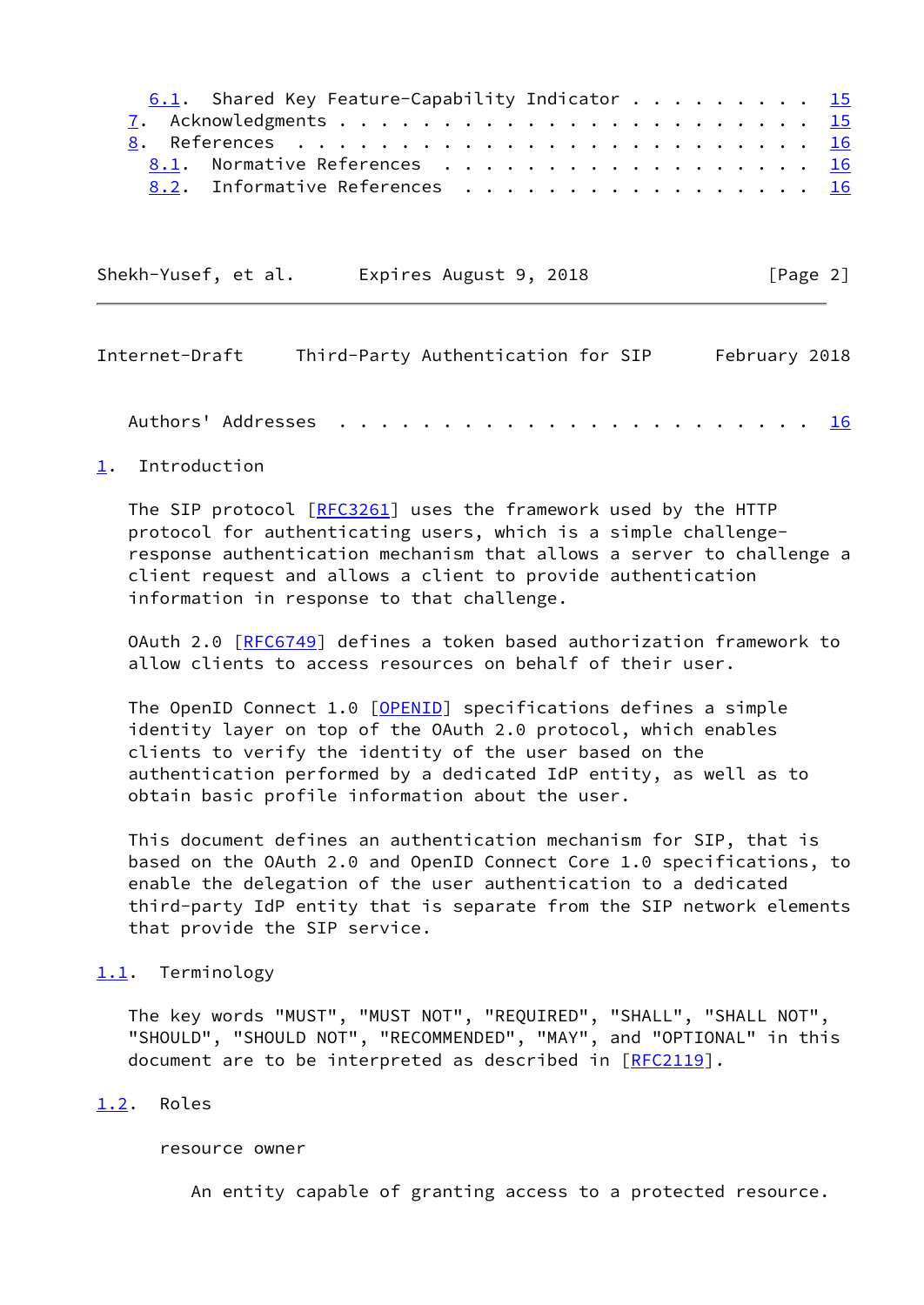When the resource owner is a person, it is referred to as an end-user.

 In a typical SIP network, it is the management element in the system that acts as a resource owner.

resource server

 The server hosting the protected resources or services, capable of accepting and responding to protected resource and services requests using access tokens.

| Shekh-Yusef, et al. | Expires August 9, 2018 | [Page 3] |
|---------------------|------------------------|----------|
|---------------------|------------------------|----------|

<span id="page-3-0"></span>Internet-Draft Third-Party Authentication for SIP February 2018

OAuth 2.0 client

 An application making protected resource requests on behalf of the resource owner and with its authorization. The term "client" does not imply any particular implementation characteristics (e.g., whether the application executes on a server, a desktop, or other devices).

SIP client

 An application making requests to access SIP services on behalf of the end-user.

authorization server

 The server issuing tokens to the OAuth 2.0 client or SIP Client after successfully authenticating the resource owner and obtaining authorization.

Identity Provider (IdP)

This definition is borrowed from [\[MITKB](#page-17-5)]

 "IdP (Identity Provider), is a system that creates, maintains, and manages identity information for principals (users, services, or systems) and provides principal authentication to other service providers (applications) within a federation or distributed network. It is a trusted third party that can be relied upon by users and servers when users and servers are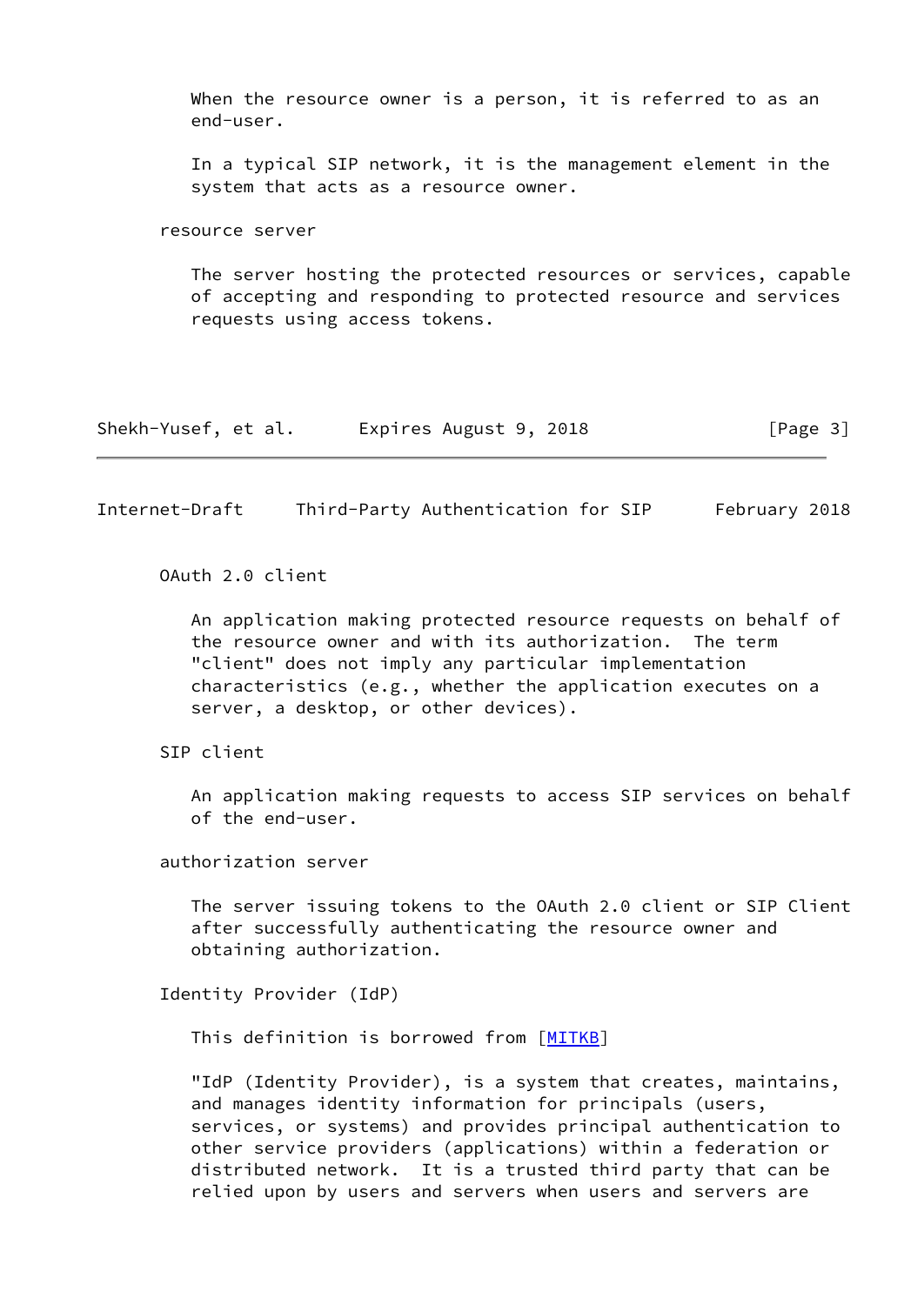establishing a dialog that must be authenticated. The IdP sends an attribute assertion containing trusted information about the user to the SP".

### <span id="page-4-0"></span>[1.3](#page-4-0). ID Token

 ID token, as defined in the OpenID document, is a security token that contains claims about the authentication of an end-user by an authorization server.

Shekh-Yusef, et al. Expires August 9, 2018 [Page 4]

<span id="page-4-2"></span>Internet-Draft Third-Party Authentication for SIP February 2018

<span id="page-4-1"></span>[1.4](#page-4-1). SIP User Agent Types

 [RFC6749] defines two types of clients, confidential and public, that apply to the SIP User Agents.

- o Confidential User Agent: is a SIP UA that is capable of maintaining the confidentiality of the user credentials and any tokens obtained using these user credentials.
- o Public User Agent: is a SIP UA that is incapable of maintainings the confidentiality of the user credentials and any obtained tokens.

#### <span id="page-4-3"></span>[1.5](#page-4-3). Authentication Types

There are two types of user authentications in SIP:

 o Proxy-to-User: which allows a server that is providing a service to authenticate the identity of a user before providing the service.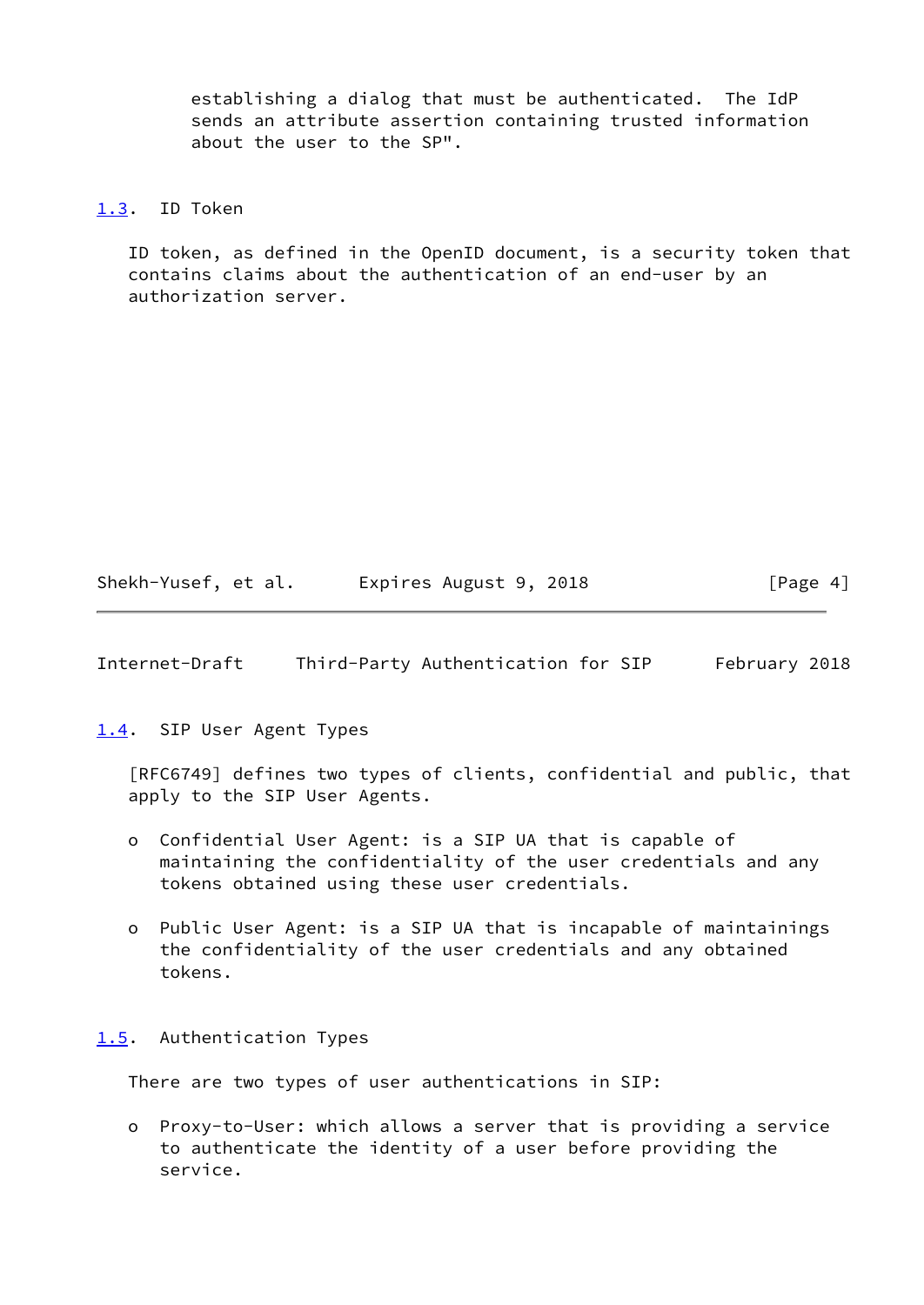o User-to-User: which allows a user receiving a request to authenticate the identity of the remote user before processing the request.

 The mechanism defined in this document addresses the proxy-to-user authentication only. For user-to-user authentication refer to the mechanism defined in [\[RFC474bis\]](#page-17-6).

Shekh-Yusef, et al. Expires August 9, 2018 [Page 5]

<span id="page-5-1"></span>Internet-Draft Third-Party Authentication for SIP February 2018

## <span id="page-5-0"></span>[2](#page-5-0). Authentication using the Authorization Code Flow

 Authorization Code Flow is used by the SIP UA to authenticate to a third-party IdP entity and to obtain an authorization code that would be later used by the SIP Proxy to obtain tokens to allow the SIP UA to register and get service from the SIP network.

# <span id="page-5-2"></span>[2.1](#page-5-2). Public UA with Rich UI

 The following figure provides a high level view of flow of messages for the user authentication using a Public UA that has a rich UI that would prompt the user for his credentials: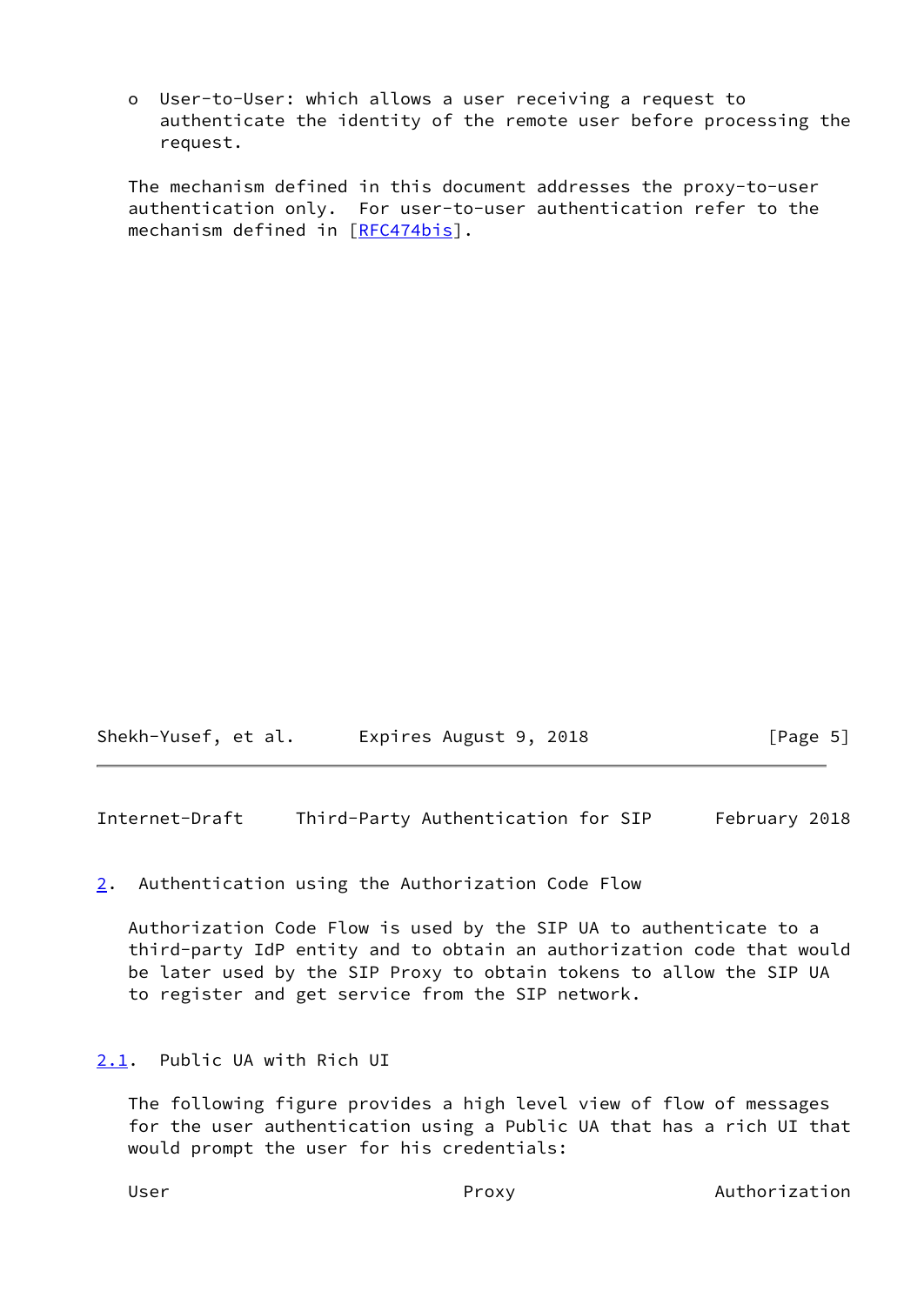--------------------------------------------------------------------- | | | | F1 REGISTER | | |------------------------------>| | | F2 401 Unauthorized | | | Location: AuthZ Server | |<------------------------------| | | | | | | | The UA prompts the user to provide his/her credentials. The UA then, as per OAuth 2.0 protocol, authenticates the user to | the AuthZ server, and obtains an authorization code, which the UA | will later hand to the Proxy. |<------------------------------------------------------------->| | | | | | | | F3 REGISTER [authz code] | | |------------------------------>| | | | | | The proxy will then use the | authz code to obtain tokens | from the authz server | |<----------------------------->| | | | | F4 200 OK | | |<------------------------------| | | | | Both the proxy and the UA will then create a shared-key based on | the from-tag, to-tag, and call-id taken from the 200 OK | | | | Shekh-Yusef, et al. Expires August 9, 2018 [Page 6]

<span id="page-6-0"></span>Internet-Draft Third-Party Authentication for SIP February 2018

 The UA initially sends a REGISTER request (F1) without providing any credentials. The proxy redirects the UA by responding with 401 Unauthorized (F2).

 The UA will then contact the Authorization Server and obtain an authorization code to be used with the SIP proxy.

The UA then retries the request (F3) and includes the authorization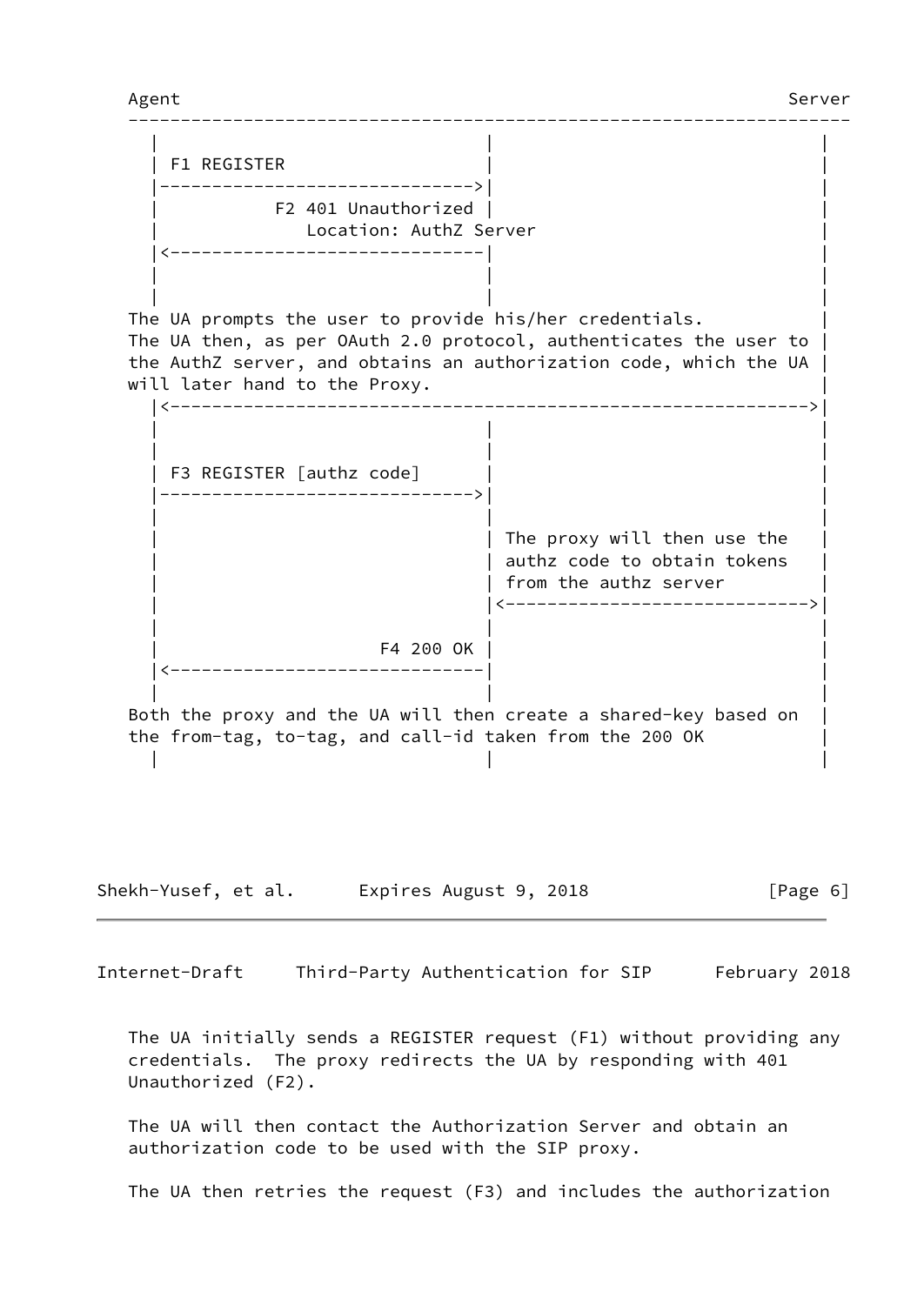code in the body of the request.

 The proxy then contacts the Authorization Server and exchanges the authorization code for tokens. If the proxy is successful in exchanging the authorization code with the tokens, the proxy then replies with 200 OK to complete the registration process, and locally generates the shared-key with the UA for this user.

 When the UA receives the 200 OK, it will follow the same procedure used by the proxy and calculate its shared-key locally.

#### <span id="page-7-0"></span>[2.1.1](#page-7-0). Initial Registration

 The UA initiates the process by sending a REGISTER request (F1) to the proxy. The proxy will redirect the UA to the Authorization Server by responding with 401 Unauthorized (F2) that includes the address of the Authorization Server in the form of an HTTP URI in a Location header field, as defined in [\[RFC7231\], section](https://datatracker.ietf.org/doc/pdf/rfc7231#section-7.1.2) 7.1.2.

 The UA will then contact the Authorization Server and obtain an authorization code to be used with the SIP proxy. The method used by the UA to obtain the code is out of scope for this document.

 The UA will then send a new REGISTER request (F3) and include the authorization code, using the "application/x-www-form-urlencoded" format, in the body of the request with the following parameters:

grant\_type (REQUIRED)

Value MUST be set to "authorization\_code".

code (REQUIRED)

The authorization code received from the authorization server.

 The proxy then contacts the Authorization Server and exchanges the authorization code for access token, refresh token, and maybe ID

Shekh-Yusef, et al. Expires August 9, 2018 [Page 7]

<span id="page-7-1"></span>Internet-Draft Third-Party Authentication for SIP February 2018

token. The method used by the UA to obtain the tokens is out of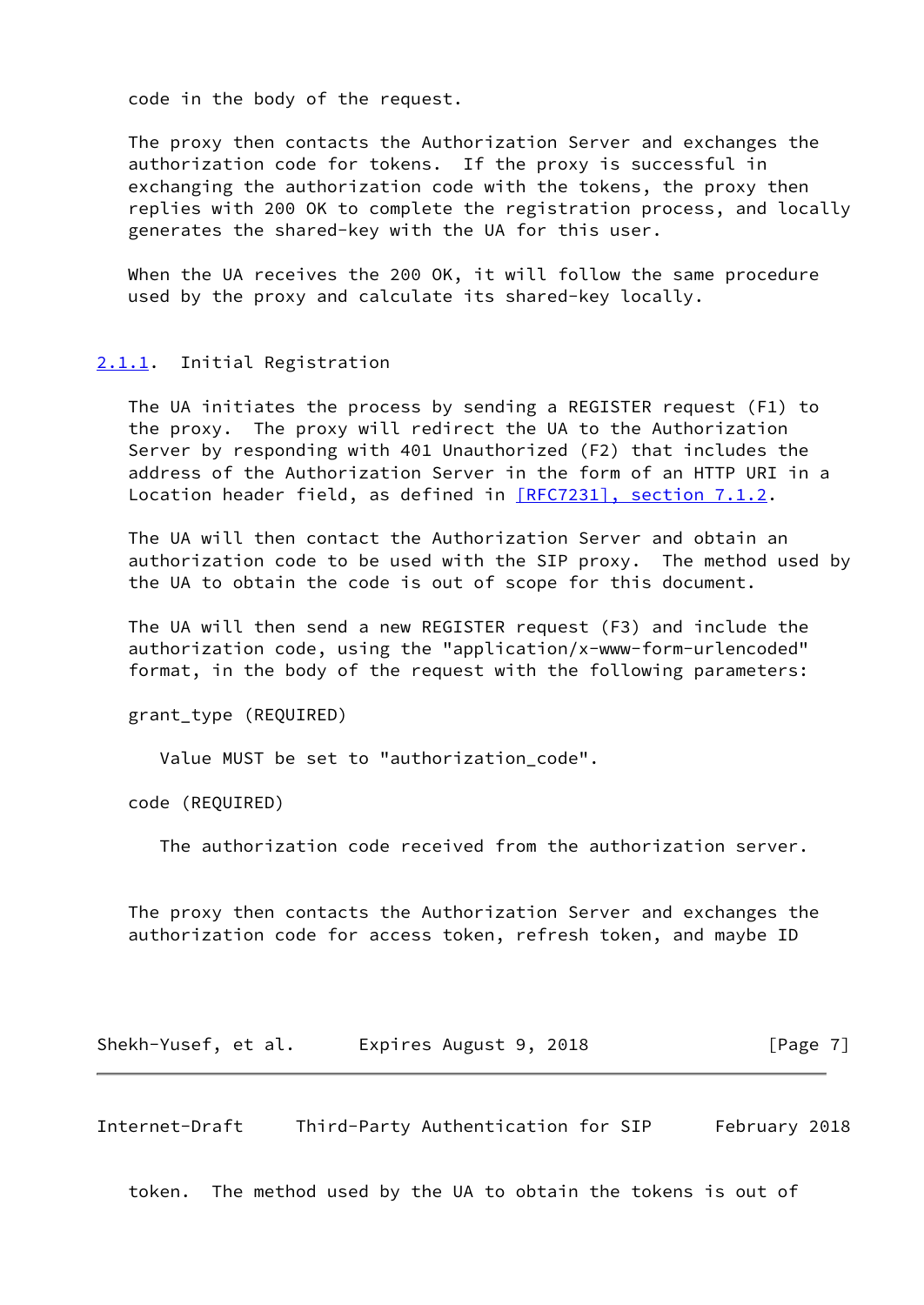scope for this document.

 If the proxy is successful in exchanging the authorization code with the tokens, the proxy then responds with 200 OK (F4) to the UA to complete the registration process; otherwise, the proxy MUST reply with 401 Unauthorized.

# <span id="page-8-0"></span>[2.1.2](#page-8-0). Shared-Key

 The shared-key could be used to allow the UA to recover from a connection loss to the server without the need to prompt the user for credentials.

 If the server supports the use of shared-key, it MUST indicate that by adding the new sip.shared-key parameter to the feature-caps header in the 200 OK response to the REGISTER request.

 After sending the 200 OK to the UA to complete the registration process, assuming that both the server and the client support his feature, the proxy and the UA use the HMAC-SHA256(key, message) to calculates the shared-key associated with this user as follows:

key

The authorization code obtained from the Authorization Server.

#### message

 The concatenation of the 'from-tag', 'to-tag', and 'call-id' of the 200 OK that completes the registration process.

## <span id="page-8-1"></span>[2.1.3](#page-8-1). Subsequent Registration

 When the UA loses its connection to the proxy and it wants to send a new registration request to the proxy, the UA will send a new REGISTER request and include the proof-of-possession (pop) of the shared-key in the body of the request, using the "application/x-www form-urlencoded" format:

grant\_type (REQUIRED)

Value MUST be set to "proof\_of\_possession".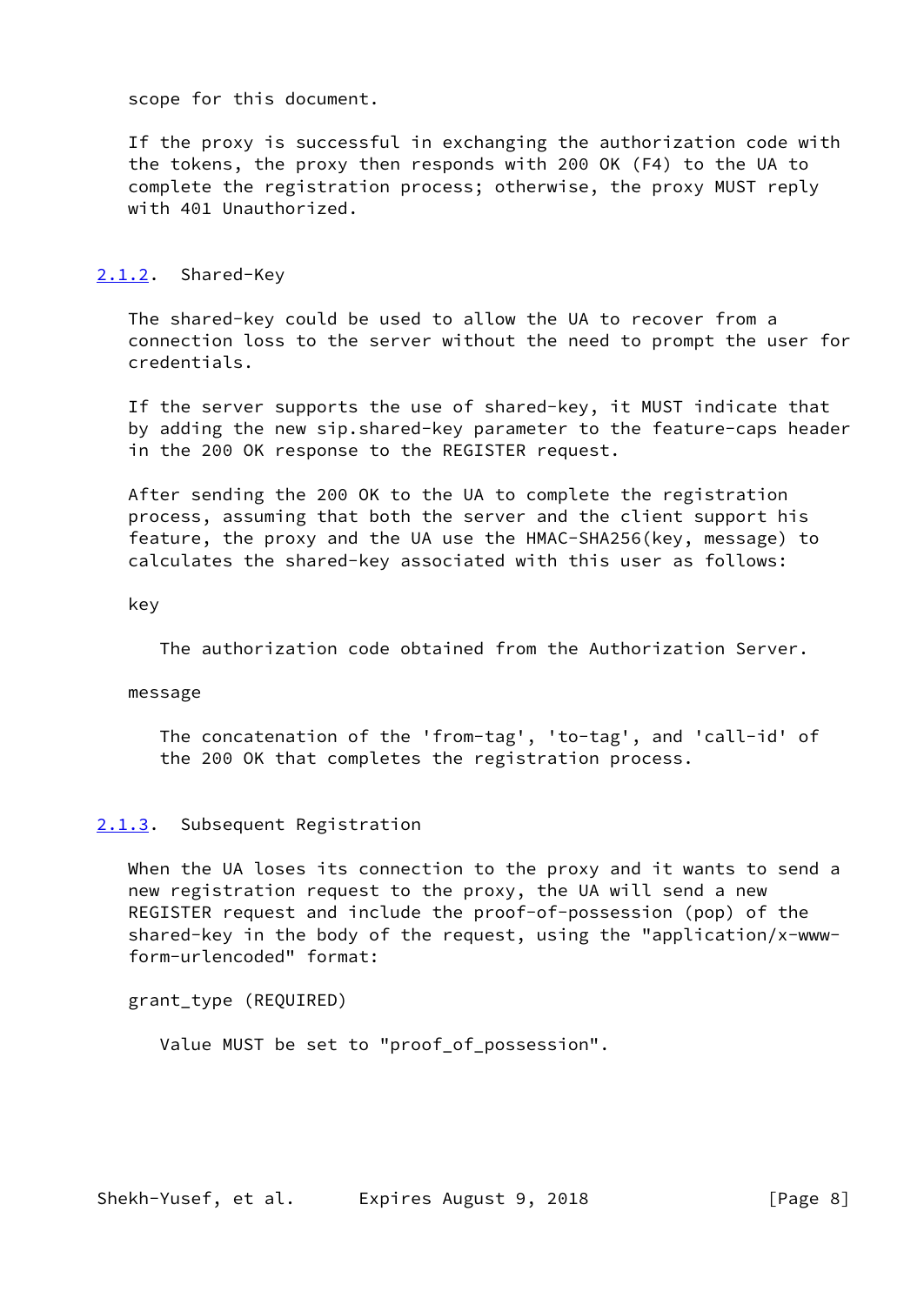<span id="page-9-1"></span>pop (REQUIRED)

 The pop calculated using the shared-key created the first time the UA registered with the proxy.

The pop is calculated using the shared-key as follows:

pop = HMAC-SHA256(shared-key, digest-string)

See [\[RFC4474\], section](https://datatracker.ietf.org/doc/pdf/rfc4474#section-9) 9, for the SIP headers to hash to create digest-string.

 If the server supports the pop mechanism, then the server must validate the pop provided by the client. If the validation is successful, the server MUST reply with a 200 OK to complete the registration process; otherwise, the server MUST reply with 401 Unauthorized.

## <span id="page-9-0"></span>[2.1.4](#page-9-0). Token Refresh

 Before the tokens expire, the proxy makes a refresh request to the Authorization Server to try to obtain new tokens. The method used by the UA to refresh the tokens is out of scope for this document.

 If the proxy fails to refresh the tokens, then it MUST challenge the next request from the UA, and as a result the UA MUST go through the authorization process again.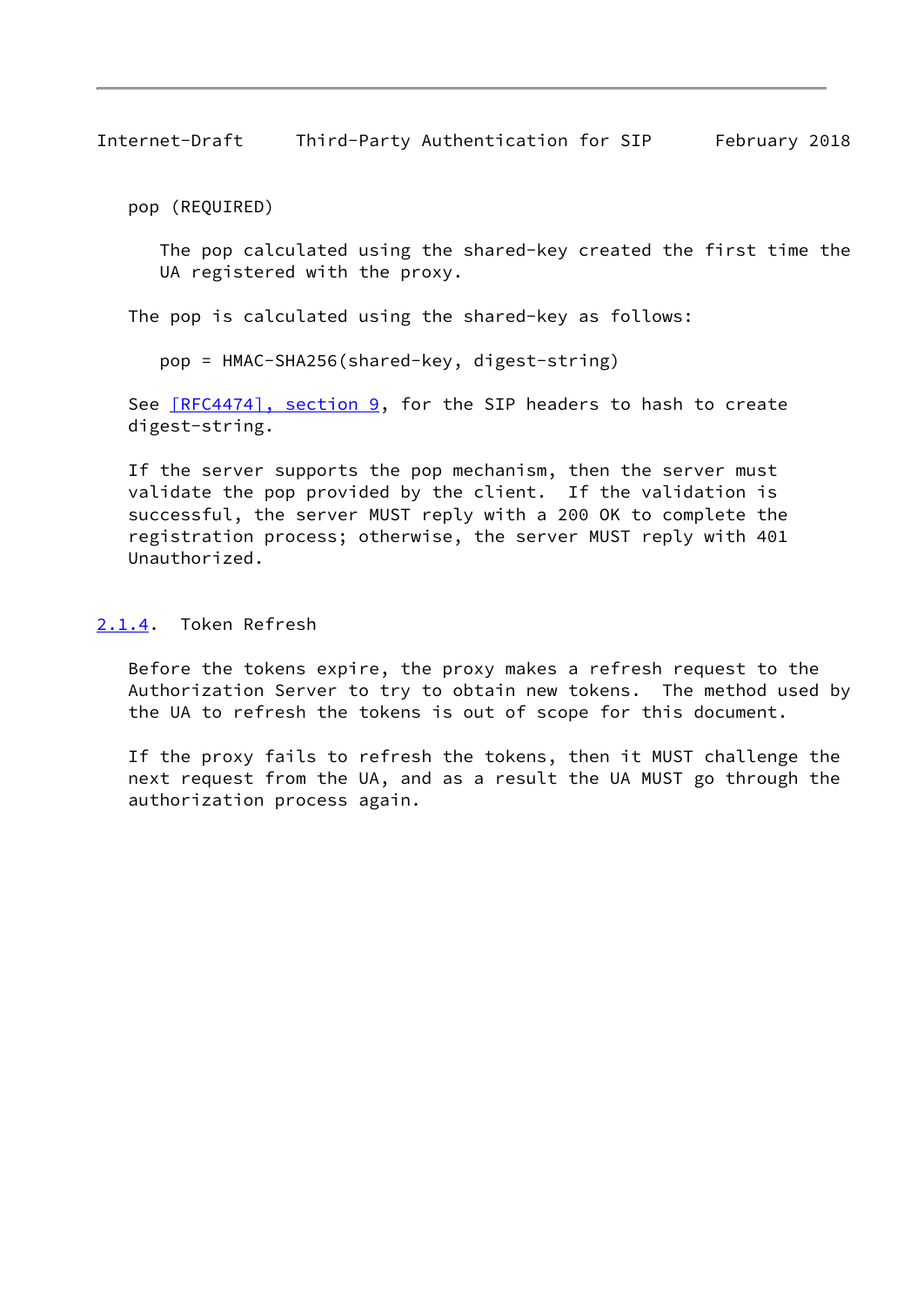#### <span id="page-10-1"></span><span id="page-10-0"></span>[2.2](#page-10-0). Public UA with Limited UI

 The following figure provides a high level view of flow of messages for the user authentication using a Public UA that has a limited UI that cannot prompt the user for his credentials.

 This use case requires the user to use an out-of-band mechanism (e.g. a Browser or a One-Time-Password (OTP) application) to authenticate to the Authorization Server and obtain a short lived numeric authorization code that would be used by the phone to register with the SIP proxy.

| User<br>Agent | Proxy                                                                                    | Authorization<br>Server |
|---------------|------------------------------------------------------------------------------------------|-------------------------|
|               | The UA collects the numeric code from the user through the key-pad<br>F1 REGISTER [code] |                         |
|               | The proxy will then use the<br>authz code to obtain tokens<br>from the authz server      |                         |
|               | F2 200 OK                                                                                |                         |

# <span id="page-10-2"></span>[2.2.1](#page-10-2). Registration

 The UA will send a REGISTER request (F1) and include the code in the body of the request, using the "application/x-www-form-urlencoded" format, with the following parameters: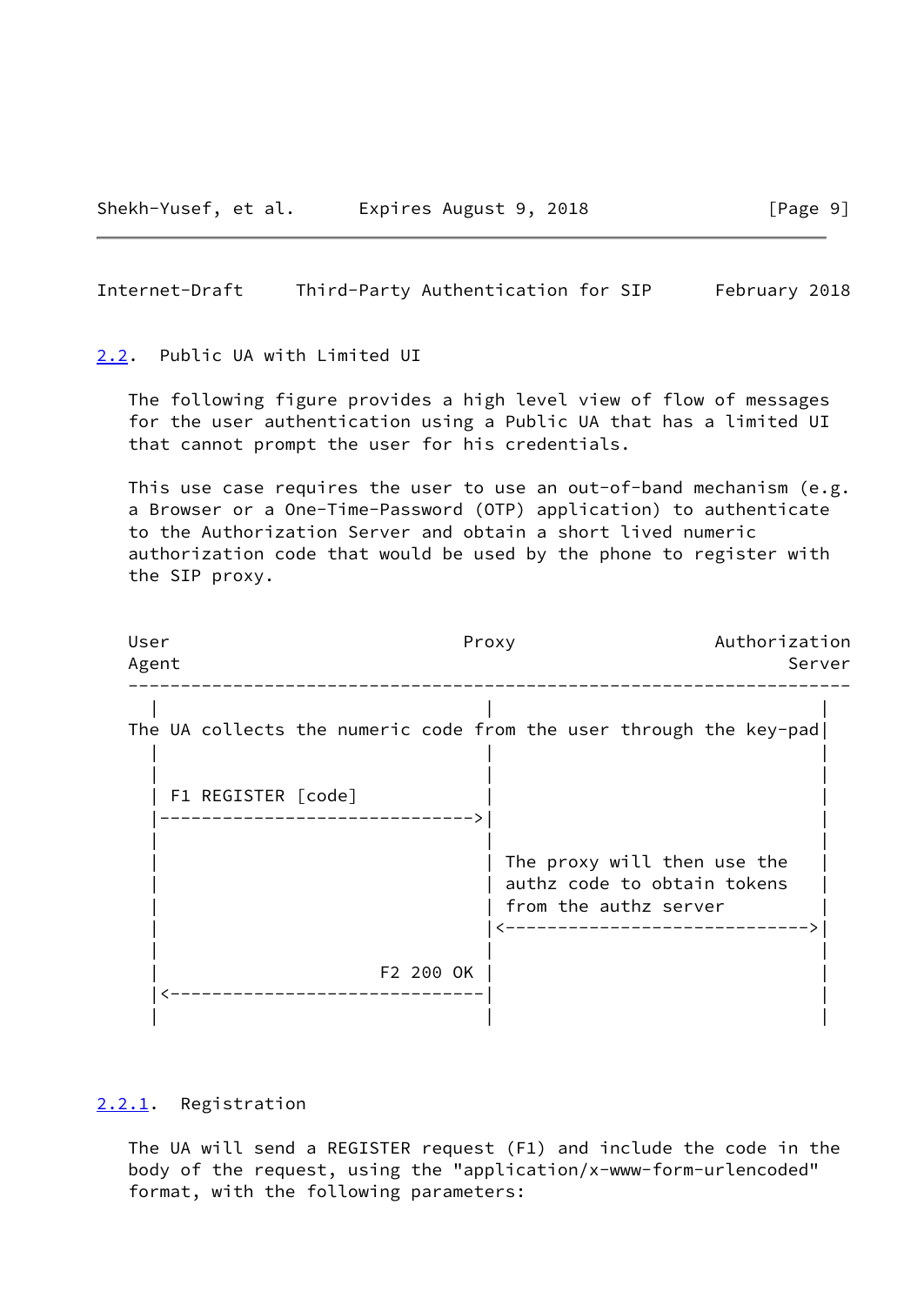grant\_type (REQUIRED)

Value MUST be set to "authorization\_code".

code (REQUIRED)

 The code received from the authorization server through the out of-bound mechanism.

Shekh-Yusef, et al. Expires August 9, 2018 [Page 10]

<span id="page-11-1"></span>Internet-Draft Third-Party Authentication for SIP February 2018

 The proxy then contacts the Authorization Server and exchanges the authorization code for access token, refresh token, and maybe an ID token. The method used by the UA to obtain the tokens is out of scope for this document.

 If the proxy is successful in exchanging the authorization code with the tokens, the proxy then responds with 200 OK (F2) to the UA to complete the registration process; otherwise, the proxy MUST reply with 401 Unauthorized.

#### <span id="page-11-0"></span>[2.2.2](#page-11-0). Shared-Key

 The shared-key could be used to allow the UA to recover from a connection loss to the server without the need to prompt the user for credentials.

 If the server supports the use of shared-key, it MUST indicate that by adding the new sip.shared-key parameter to the feature-caps header in the 200 OK response to the REGISTER request.

 After sending the 200 OK to the UA to complete the registration process, assuming that both the server and the client support his feature, the proxy and the UA use the HMAC-SHA256(key, message) to calculates the shared-key associated with this user as follows:

key

The authorization code obtained from the Authorization Server.

message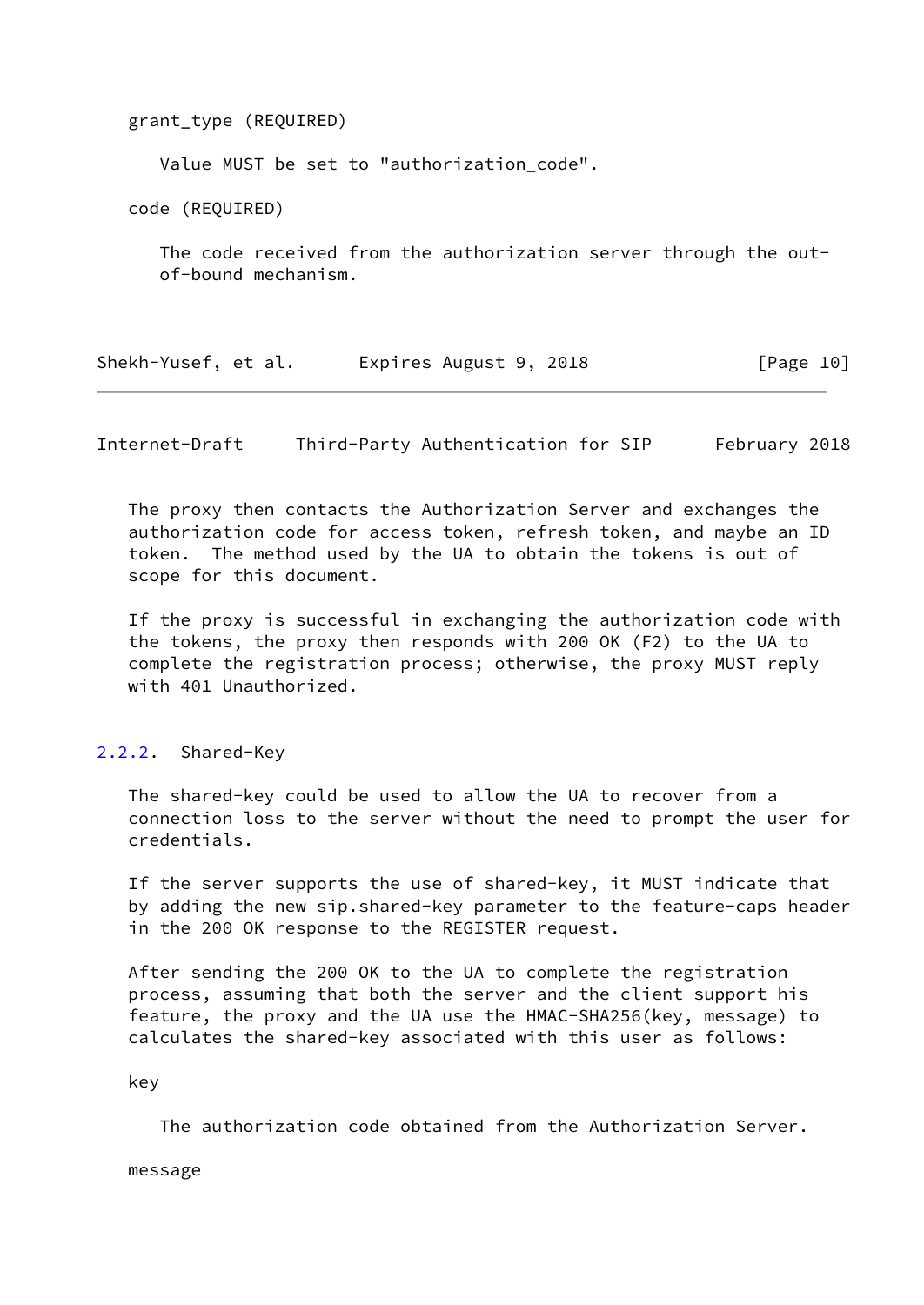The concatenation of the 'from-tag', 'to-tag', and 'call-id' of the 200 OK that completes the registration process.

<span id="page-12-0"></span>[2.2.3](#page-12-0). Token Refresh

 Before the tokens expire, the proxy makes a refresh request to the Authorization Server to try to obtain new tokens. The method used by the UA to refresh the tokens is out of scope for this document.

 If the proxy fails to refresh the tokens, then it MUST challenge the next request from the UA, and as a result the UA MUST go through the authorization process again.

| Shekh-Yusef, et al. | Expires August 9, 2018 | [Page 11] |
|---------------------|------------------------|-----------|
|---------------------|------------------------|-----------|

<span id="page-12-2"></span>Internet-Draft Third-Party Authentication for SIP February 2018

### <span id="page-12-1"></span>[2.2.4](#page-12-1). Subsequent Registration

 When the UA loses its connection to the proxy and it wants to send a new registration request to the proxy, the UA will send a new REGISTER request and include a proof-of-possession (pop) of the shared-key in the body of the request, using the "application/x-www form-urlencoded" format:

grant\_type (REQUIRED)

Value MUST be set to "proof\_of\_possession".

pop (REQUIRED)

 The pop calculated using the shared-key created the first time the UA registered with the proxy.

The pop is calculated using the shared-key as follows:

pop = HMAC-SHA256(shared-key, digest-string)

See  $[REC4474]$ , section 9, for the SIP headers to hash to create digest-string.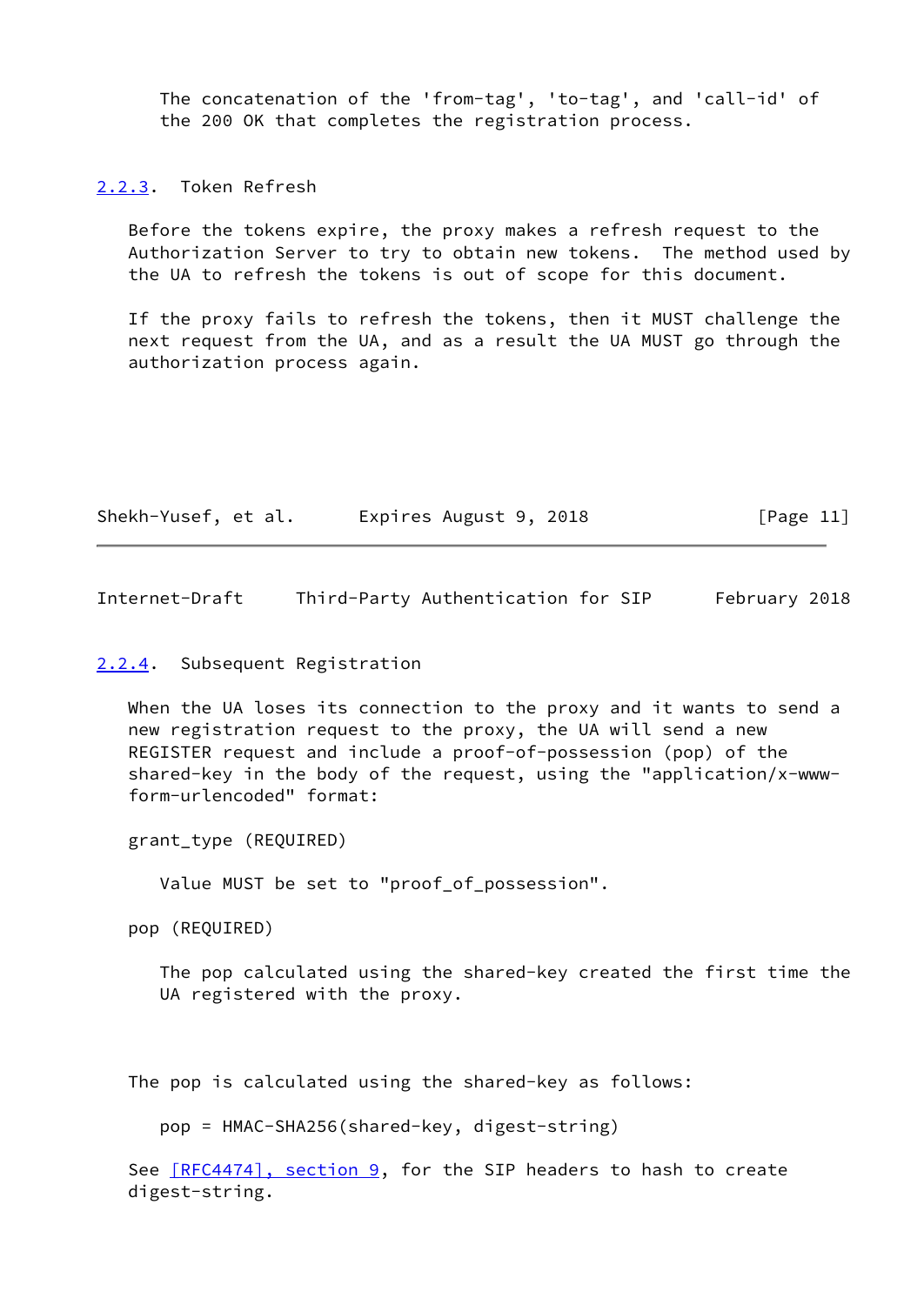Shekh-Yusef, et al. Expires August 9, 2018 [Page 12]

<span id="page-13-0"></span>Internet-Draft Third-Party Authentication for SIP February 2018

<span id="page-13-2"></span>[3](#page-13-2). Authentication using the Resource Owner Password Credentials flow

 The resource owner password credentials flow is used by a Confidential UA with rich UI to authenticate to a third-party IdP entity and to directly obtain tokens to be able to register and get service from the SIP network.

#### <span id="page-13-1"></span>[3.1](#page-13-1). Overview

 The following figure provides a high level view of flow of messages for the OAuth Resource Owner Password Credentials flow:

| User<br>Agent | Proxy | Authorization<br>Server |
|---------------|-------|-------------------------|
|               |       |                         |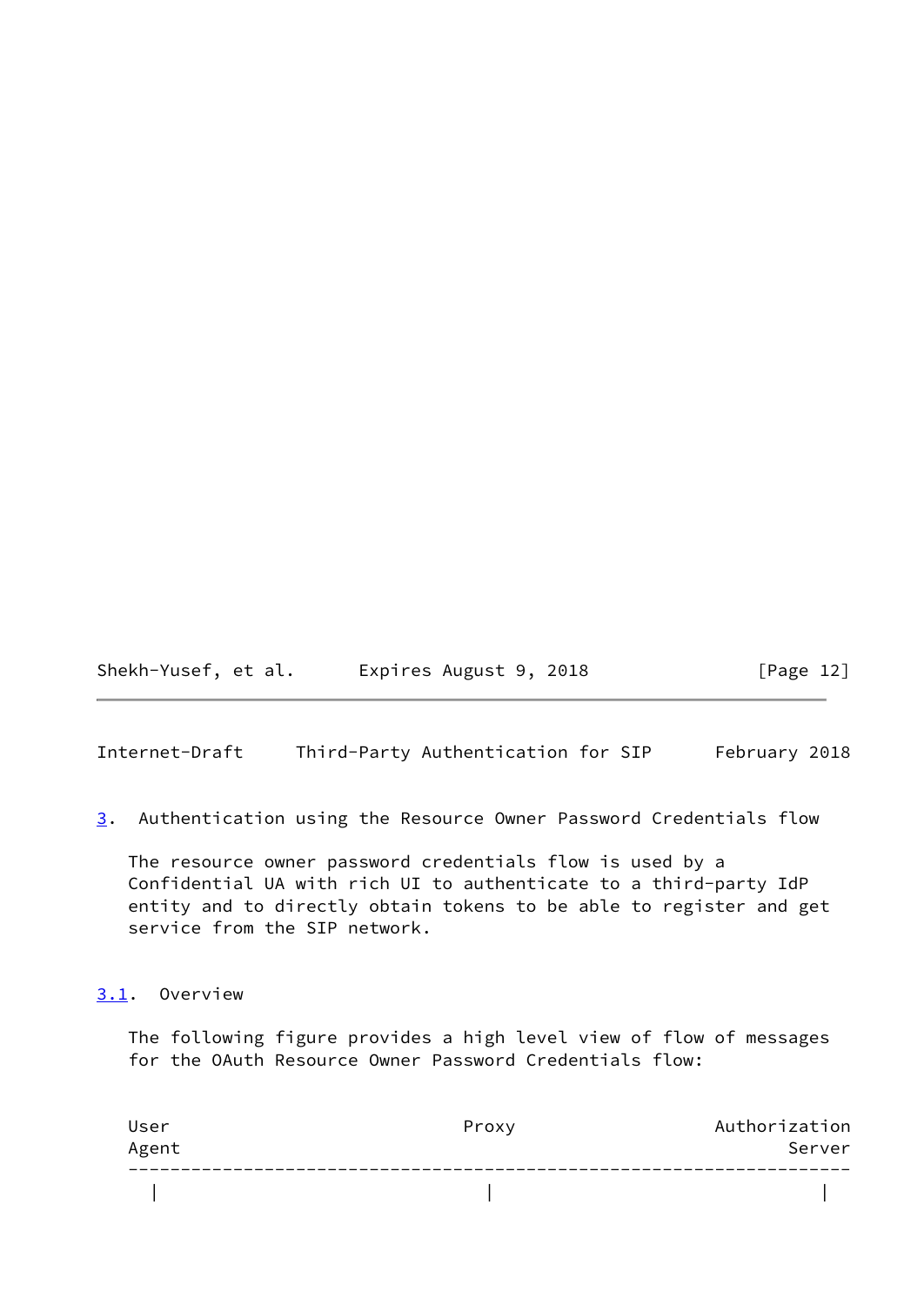The UA contacts the authorization server and authenticates the | user, and as a result obtains an access and refresh tokens.

 | | | |<------------------------------------------------------------->| | | | | | | | F1 REGISTER Authorization: Bearer access\_token=<access\_token> | |------------------------------>| | | | | | The proxy validates the token | | Optional introspection step | | |<----------------------------->| | | | | F2 200 OK | | |<------------------------------| | | | |

<span id="page-14-0"></span>[3.2](#page-14-0). Initial Registration

 The UA first contacts the Authorization Server to authenticate the user and obtain tokens to be used to get access to the SIP network. The method used by the UA to obtain the tokens is out of scope for this document.

 The UA starts the registration process with the SIP proxy by sending a REGISTER request (F1) with the access token it obtained previously.

Shekh-Yusef, et al. Expires August 9, 2018 [Page 13]

<span id="page-14-1"></span>Internet-Draft Third-Party Authentication for SIP February 2018

 The UA includes an Authorization header field with the Bearer scheme in the request to carry the access token obtained previously.

 The proxy then validates the token, and MAY perform an introspection step to get more information about the token and its scope. The introspection step is out of scope for this document.

 When the proxy is satisfied with the token, it then replies with the 200 OK to complete the registration process.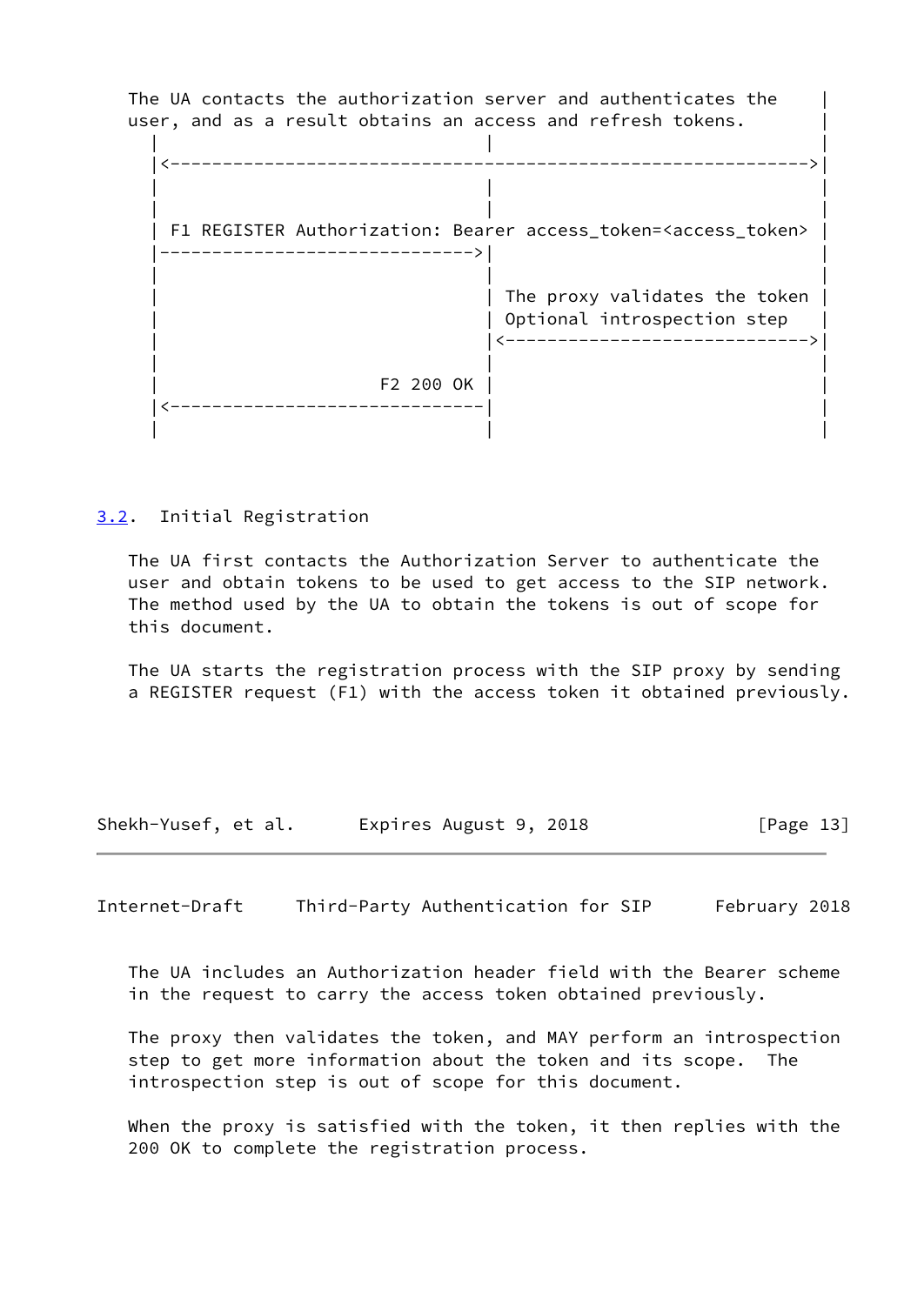## <span id="page-15-0"></span>[3.3](#page-15-0). Subsequent Requests

 All subsequent requests from the UA MUST include a valid access token. The UA MUST obtain a new access token before the access token expiry period to continue to get service from the system.

<span id="page-15-1"></span>[4](#page-15-1). Authorization Header Syntax

 This section describes the syntax of the authorization header with the Bearer scheme.

```
 Authorization = "Authorization" HCOLON "Bearer" LWS
                "access_token" EQUAL access_token
access_token = quoted-string
```
<span id="page-15-2"></span>[5](#page-15-2). Security Considerations

 As this document uses the mechanism defined in the OAuth 2.0 [\[RFC6749](https://datatracker.ietf.org/doc/pdf/rfc6749)], many of the security consideration in the OAuth 2.0 document apply to this document too.

 The shared-key mechanism used with the Public UA allows a UA to re register without the need to obtain a new access code. If this shared-key is leaked, an adversary will be able to register a UA and impersonate the attacked user.

 To reduce the chances of the shared-key being leaked, the UA should not store the shared-key in a permanent storage, but keep it in memory only.

 A server should limit the use of shared-key to clients that are able to provide an adequate level of protection for the shared-key. In some deployments, the server might decide not to support the use of shared-key at all.

| Shekh-Yusef, et al. | Expires August 9, 2018 | [Page 14] |
|---------------------|------------------------|-----------|
|---------------------|------------------------|-----------|

<span id="page-15-4"></span>Internet-Draft Third-Party Authentication for SIP February 2018

<span id="page-15-3"></span>[6](#page-15-3). IANA Considerations

<span id="page-15-5"></span>[6.1](#page-15-5). Shared Key Feature-Capability Indicator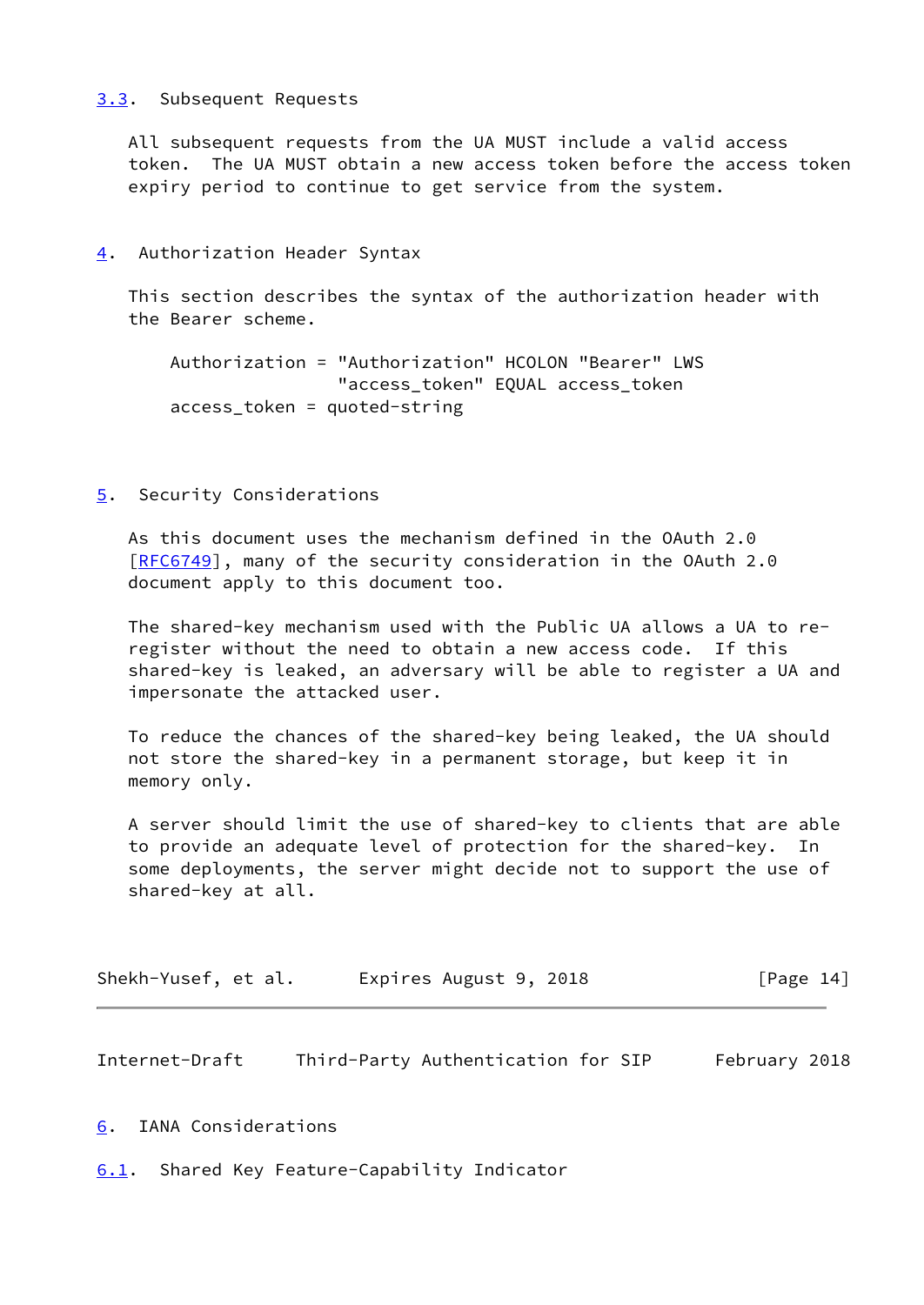This document defines the feature capability sip.shared-key in the "SIP Feature-Capability Indicator Registration Tree" registry defined in [[RFC6809\]](https://datatracker.ietf.org/doc/pdf/rfc6809).

Name: sip.shared-key

 Description: This feature-capability indicator, when included in a Feature-Caps header field of a REGISTER response, indicates that the server supports the use of shared-key mechanism.

Reference: [this document]

<span id="page-16-0"></span>[7](#page-16-0). Acknowledgments

 The authors would like to thank the following for their review and feedback:

 Andrew Allen, Martin Dolly, Keith Drage, Paul Kyzivat, Jon Peterson, Michael Procter, Roy Radhika, Matt Ryan, Ivo Sedlacek, Roman Shpount, Robert Sparks, Asveren Tolga, and Dale Worley.

 Special thanks to Jon Peterson for a long discussion on the ideas and concepts around the use of OpenID/OAuth as an authentication and authorization mechanisms in a SIP network.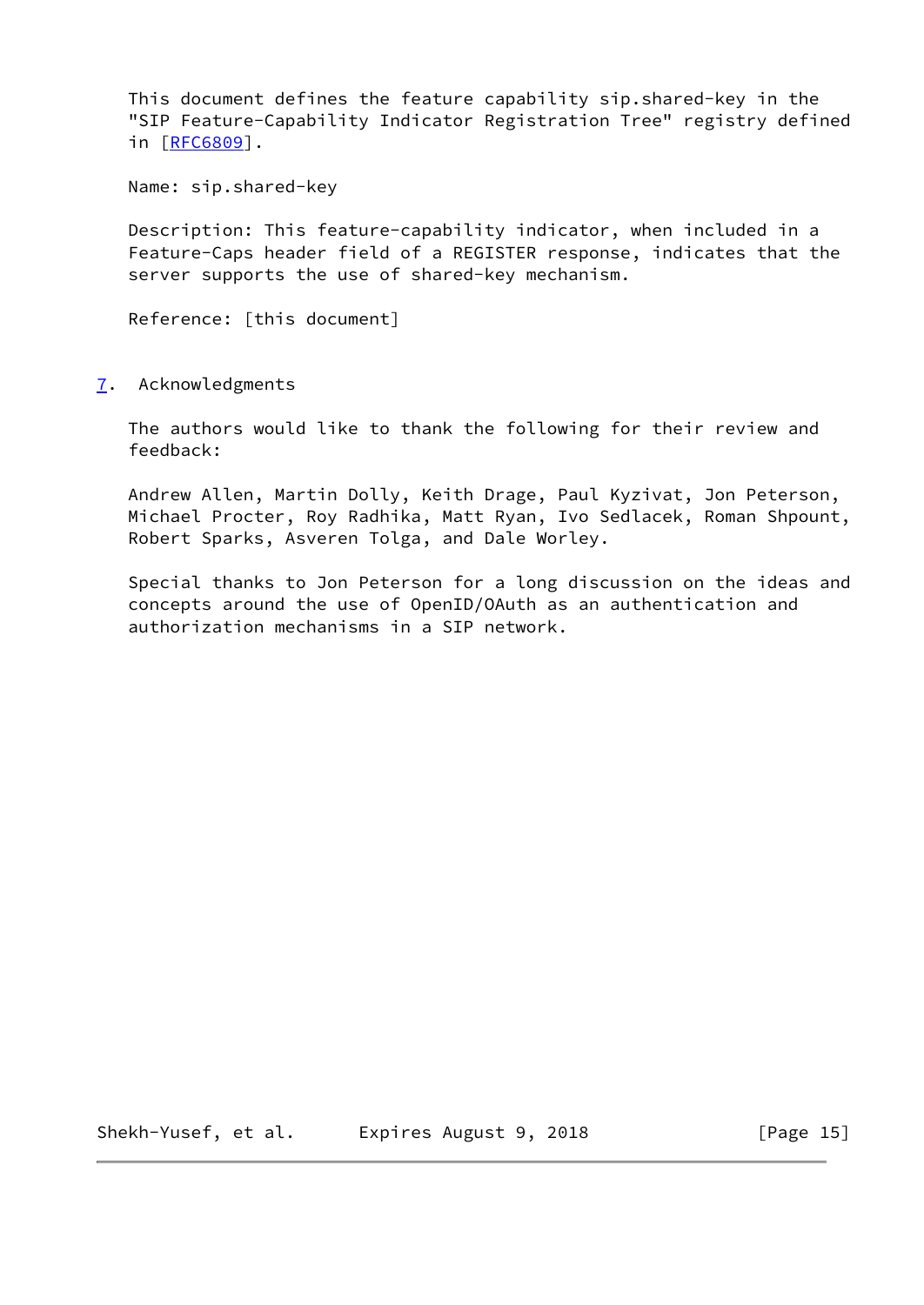<span id="page-17-1"></span><span id="page-17-0"></span>[8](#page-17-0). References

<span id="page-17-2"></span>[8.1](#page-17-2). Normative References

- <span id="page-17-5"></span> [MITKB] "IdP (Identity Provider)", MIT Knowledge Base,<http://kb.mit.edu/confluence/x/XoK2>, March 2011.
- <span id="page-17-4"></span> [OPENID] Sakimura, N., Bradley, J., Jones, M., de Medeiros, B., and C. Mortimore, "OpenID Connect Core 1.0", February 2014.
- [RFC2119] Bradner, S., "Key words for use in RFCs to Indicate Requirement Levels", [RFC 2119](https://datatracker.ietf.org/doc/pdf/rfc2119), March 1997.
- [RFC3261] Rosenberg, J., Schulzrinne, H., Camarillo, H., Johnston, A., Peterson, J., Sparks, R., Handley, M., and E. Schooler, "SIP: Session Initiation Protocol", [RFC 3261](https://datatracker.ietf.org/doc/pdf/rfc3261), June 2002.
- [RFC4474] Peterson, J. and C. Jennings, "Enhancements for Authenticated Identity Management in the Session Initiation Protocol (SIP)", August 2006.
- [RFC6749] Hardt, D., "The OAuth 2.0 Authorization Framework", [RFC 6749,](https://datatracker.ietf.org/doc/pdf/rfc6749) October 2012.
- [RFC7231] Fielding, R. and J. Reschke, "Hypertext Transfer Protocol  $(HTTP/1.1):$  Semantics and Content", [RFC 7231,](https://datatracker.ietf.org/doc/pdf/rfc7231) June 2014.
- [RFC7662] Richer, J., "OAuth 2.0 Token Introspection", [RFC 7662](https://datatracker.ietf.org/doc/pdf/rfc7662), October 2015.

<span id="page-17-3"></span>[8.2](#page-17-3). Informative References

<span id="page-17-6"></span>[RFC474bis]

 Peterson, J., Jennings, C., Rescorla, E., and C. Wendt, "Authenticated Identity Management in SIP", [https://datatracker.ietf.org/doc/draft-ietf-stir](https://datatracker.ietf.org/doc/draft-ietf-stir-rfc4474bis/) [rfc4474bis/](https://datatracker.ietf.org/doc/draft-ietf-stir-rfc4474bis/), February 2017.

Authors' Addresses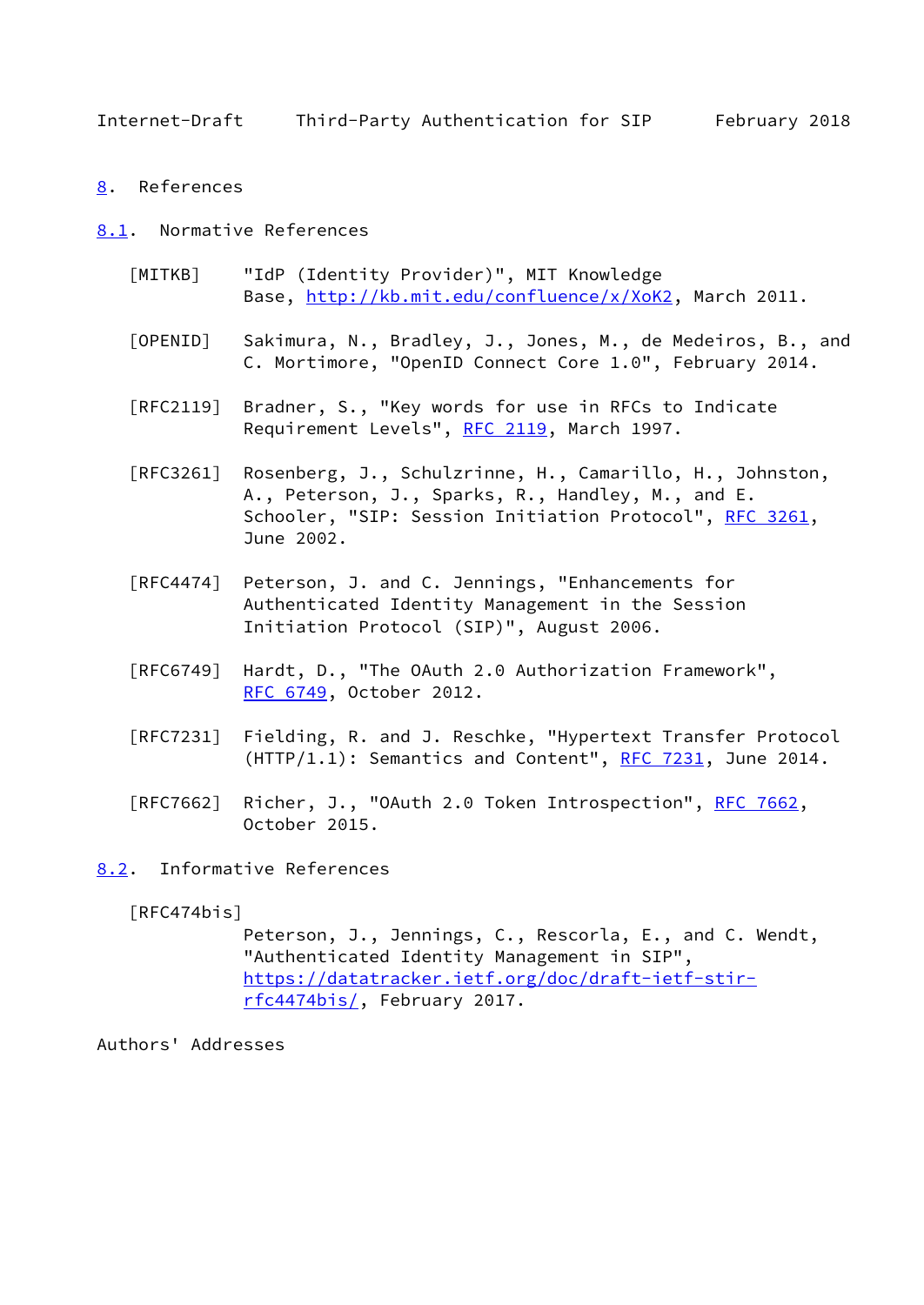Rifaat Shekh-Yusef (editor) Avaya 250 Sidney Street Belleville, Ontario Canada

 Phone: +1-613-967-5176 EMail: rifaat.ietf@gmail.com

 Christer Holmberg Ericsson Hirsalantie 11 Jorvas 02420 Finland

EMail: christer.holmberg@ericsson.com

 Victor Pascual webrtchacks Spain

EMail: victor.pascual.avila@gmail.com